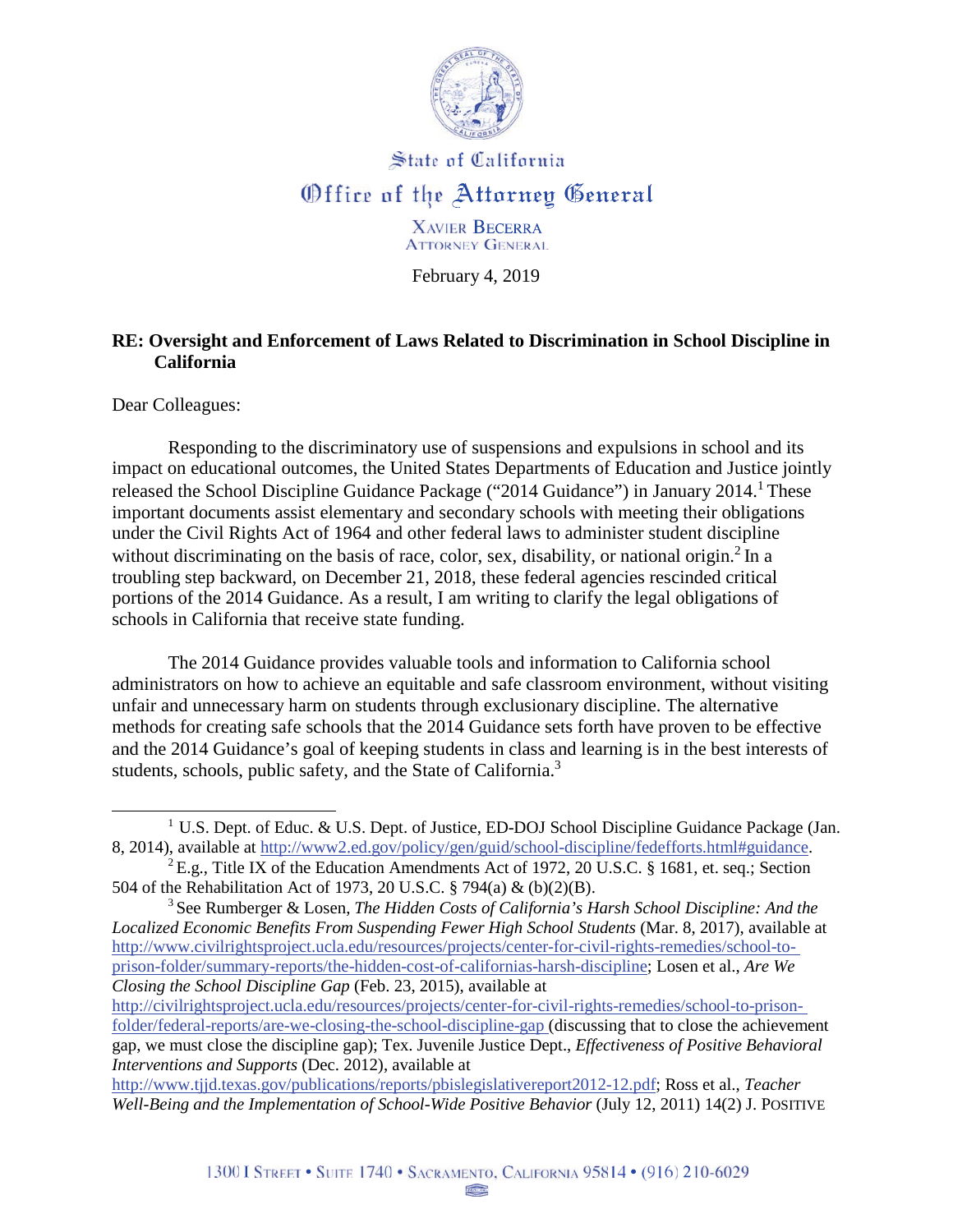The California Department of Justice remains committed to pursuing the civil rights principles reflected in state and federal law, and in documents like the 2014 Guidance. President Lyndon Baines Johnson described the Civil Rights Act of 1964 as "a challenge to all of us to work in our communities and our States, in our homes and in our hearts, to eliminate the last vestiges of injustice in our beloved country."4 California will not turn its back on the legacy of Dr. Martin Luther King, Jr., and other civil rights leaders who fought for the Civil Rights Act of 1964. The California Department of Justice and our partners accept the challenge to protect students from discriminatory exclusionary discipline, which impairs impacted children's educations and denies them their futures.<sup>5</sup>

Accordingly, I call upon all those who work with and on behalf of our students to dedicate themselves anew to ensuring that our schools are free from policies and practices that have a discriminatory impact. Like Dr. King, our office will pursue the cause of justice until racial discrimination is eliminated from California schools, and our schools are "transformed into bright tomorrows of quality, integrated education."6

4 Johnson, *Remarks upon Signing the Civil Rights Act of 1964* (July 2, 1964).

5 See Rosenbaum, *Educational and Criminal Justice Outcomes 12 Years After School Suspension*  (Jan. 17, 2018) YOUTH & SOC'Y (finding that suspended youth were less likely to have graduated from college or high school, and were more likely to have been arrested and on probation); Morris & Brea, *The Punishment Gap: School Suspension and Racial Disparities in Achievement* (Feb. 1, 2016) 63(1) J. SOC. PROBS. 1 (in longitudinal study, finding that school suspensions account for approximately one-fifth of black-white differences in school performance, and stating that findings suggest that exclusionary school punishment hinders academic growth and contributes to racial disparities in achievement); Perry & Morris, *Collateral Consequences of Exclusionary Punishment in Public Schools* (Nov. 5, 2014) 79 AM. SOC. REV. 1067 (finding that high levels of exclusionary discipline within schools threaten the academic success of all students, including those who have never been suspended); The Council on State Gov't & Pub. Policy Research Inst. at Tex. A&M Univ., *Breaking Schools' Rules: A Statewide Study on How School Discipline Relates to Students' Success and Juvenile Justice Involvement (July 2011), available at* <http://csgjusticecenter.org/youth/breaking-schools-rules-report>/ (comprehensive longitudinal study in Texas showing that even one out of school suspension made it five times as likely for a student to drop out and three times as likely for the student to enter the juvenile justice system within one year, when compared to similar students); Arcia, *Achievement and Enrollment Status of Suspended Students: Outcomes in a Large Multicultural School District* (May 1, 2006) 38 EDUC. & URB. SOC'Y 359 (identifying a correlation between suspension and school avoidance, diminished educational engagement and decreased academic achievement).

6 King, *Where Do We Go From Here?* (Aug. 16, 1967).

BEH. INTERVENTIONS 118; Bradshaw et al., *Examining the Effects of Schoolwide Positive Behavioral Interventions and Supports on Student Outcomes: Results From a Randomized Controlled Effectiveness Trial in Elementary Schools* (Apr. 20, 2009) 12(3) J. POSITIVE BEH. INTERVENTIONS 133; Luiselli et al., *Longitudinal Evaluation of Behavior Support Intervention in a Public Middle School* (July 1, 2002) 4(3) J. POSITIVE BEH. INTERVENTIONS 184. See also *Piper v. Big Pine Sch. Dist.* (1924) 193 Cal. 664, 668, 673 (explaining that the rights and privileges in the California constitution for public school for all establishes "the advantages and necessities of a universally educated people as a guarantee and means for the preservation of the rights and liberties of the people.")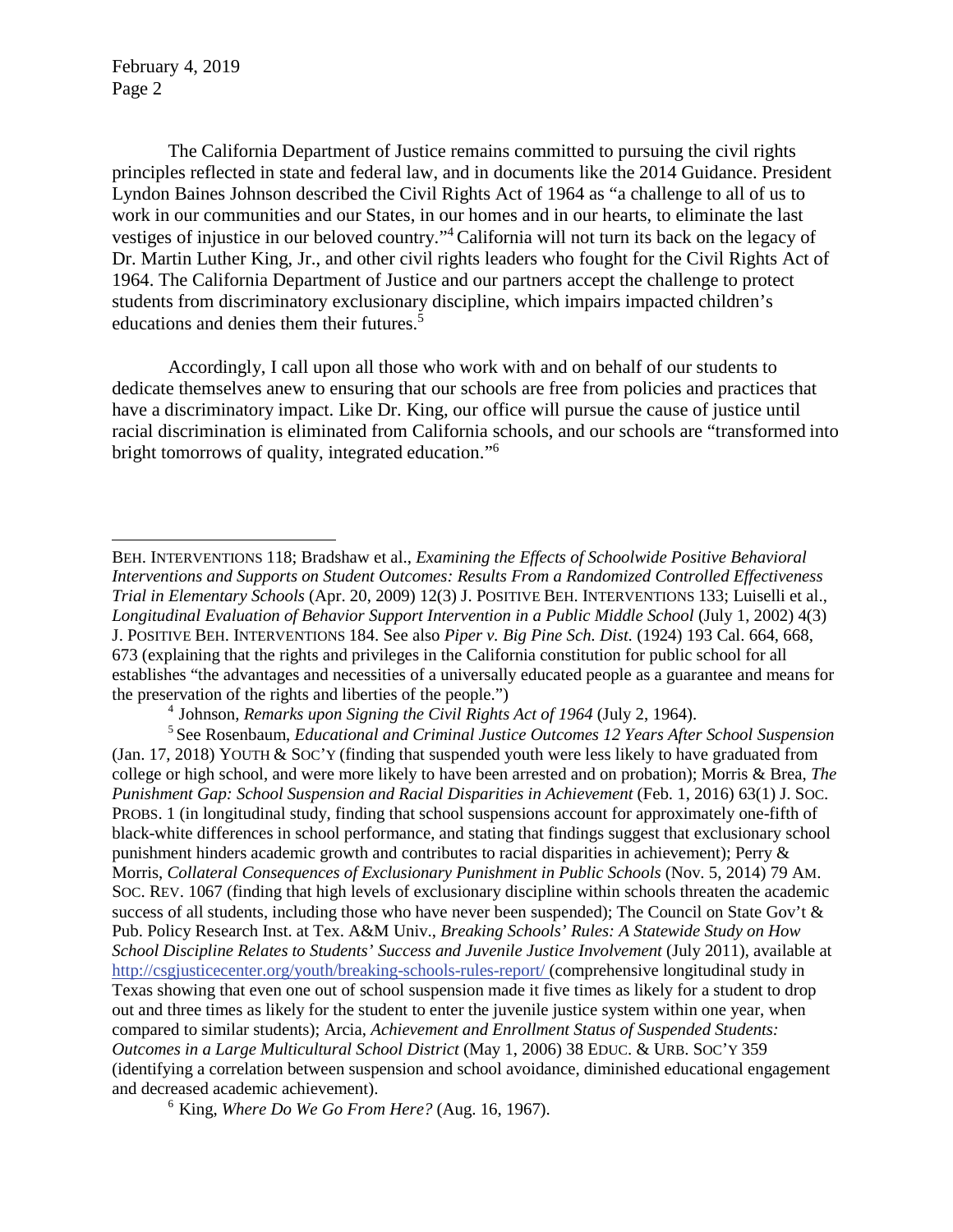and that sometimes it is necessary to investigate and act to protect the rights of Californians. occasional tablet of aspirin and a goblet of goodwill."<sup>7</sup> California law unequivocally provides that discrimination on any protected basis is unlawful and policies with a discriminatory adverse I am well aware that advice alone is not an adequate safeguard against discrimination, Dr. King advocated for the use of government enforcement actions to protect students against immoral and unlawful discrimination because "[w]e cannot combat pneumonia by prescribing an impact on a group of students because of race, color, national origin, disability, gender, or sexual orientation are prohibited. (Cal. Const., art. I,  $\S 7(a) \& (b)$ ; Ed. Code,  $\S 220$ , 262.3,  $\& 262.4$ ; Gov. Code, § 11135; Cal. Code Regs., tit. 5, § 4911 & Cal. Code Regs., tit. 2, § 11154).<sup>8</sup>

Though California is committed to providing an equal education to all children, unfortunately there is still a great deal of work to do. In California, African-American students are suspended at three times the rate of White students,<sup>9</sup> and lose nearly four times the number of days of instruction to suspensions and expulsions as White students.<sup>10</sup> Many of these suspensions are based on determinations by school administrators that students have engaged in disruptive conduct. These determinations, however, are highly subjective and a persistent source of disproportionate discipline.<sup>11</sup> Compounding this problem, today's students are at risk of being judged by the color of their skin because of the biases that school employees and officials may carry into the schoolhouse. Research has demonstrated that these biases can result in discriminatory disciplinary decisions, $12$  and may exacerbate the achievement gap by

<sup>7</sup> King et al., *A Statement to the President of the United States* (June 23, 1958).

 8 See also *Harris v. Civil Serv. Comm'n* (1998) 65 Cal.App.4th 1356, 1365 (hereafter "Harris") (Proof may be offered, "usually through statistical disparities, that facially neutral employment practices adopted without a deliberately discriminatory motive nevertheless have such significant adverse effects on protected groups that they are 'in operation . . . functionally equivalent to intentional discrimination.'"); *Butt v. State of California* (1992) 4 Cal.4th 668, 685–86 ("[F]ederal and California decisions make clear that heightened scrutiny applies to State-maintained discrimination whenever the disfavored class is suspect or the disparate treatment has a real and appreciable impact on a fundamental right or interest."); *Jackson v. Pasadena City Sch. Dist.* (1963) 59 Cal.2d 876, 881 (holding that even without intentional discriminatory conduct by district, students alleging that substantial racial imbalance exists are entitled to relief).

<sup>&</sup>lt;sup>9</sup> Cal. Dept. of Educ., *State Superintendent Torlakson Announces 2018 Rates for High School Graduation, Suspension and Chronic Absenteeism* (Nov. 19, 2018), available at

 <https://www.cde.ca.gov/nr/ne/yr18/yr18rel76.asp>. [10](https://www.cde.ca.gov/nr/ne/yr18/yr18rel76.asp) Losen & Martin, *The Unequal Impact of Suspension on the Opportunity to Learn in California*  (Sept. 18, 2018) at p. 5, available at<http://www.civilrightsproject.ucla.edu/research/k-12>education/school-discipline/the-unequal-impact-of-suspension-on-the-opportunity-to-learn-in-ca/. 11 *Id.* at p. 19.

<sup>&</sup>lt;sup>12</sup> See, e.g., Gilliam et al., *Do early educators' implicit biases regarding sex and race relate to*  perceptions of the severity of preschoolers' misbehavior), available at *behavior expectations and recommendations of preschool expulsions and suspensions?* (Sept. 28, 2016) YALE CHILD STUDY CENTER (finding in laboratory experiments that teachers had racially discriminatory

<http://medicine.yale.edu/childstudy/zigler/publications/Preschool%20Implicit%20Bias%20Policy%20Bri> ef\_final\_9\_26\_276766\_5379\_v1.pdf; Dee, *A teacher like me: Does race, ethnicity, or gender matter?*  (May 2005) 95(2) AM. ECON. REV. 158 (finding that White teachers were more likely than African-American teachers to perceive African-American students as disruptive).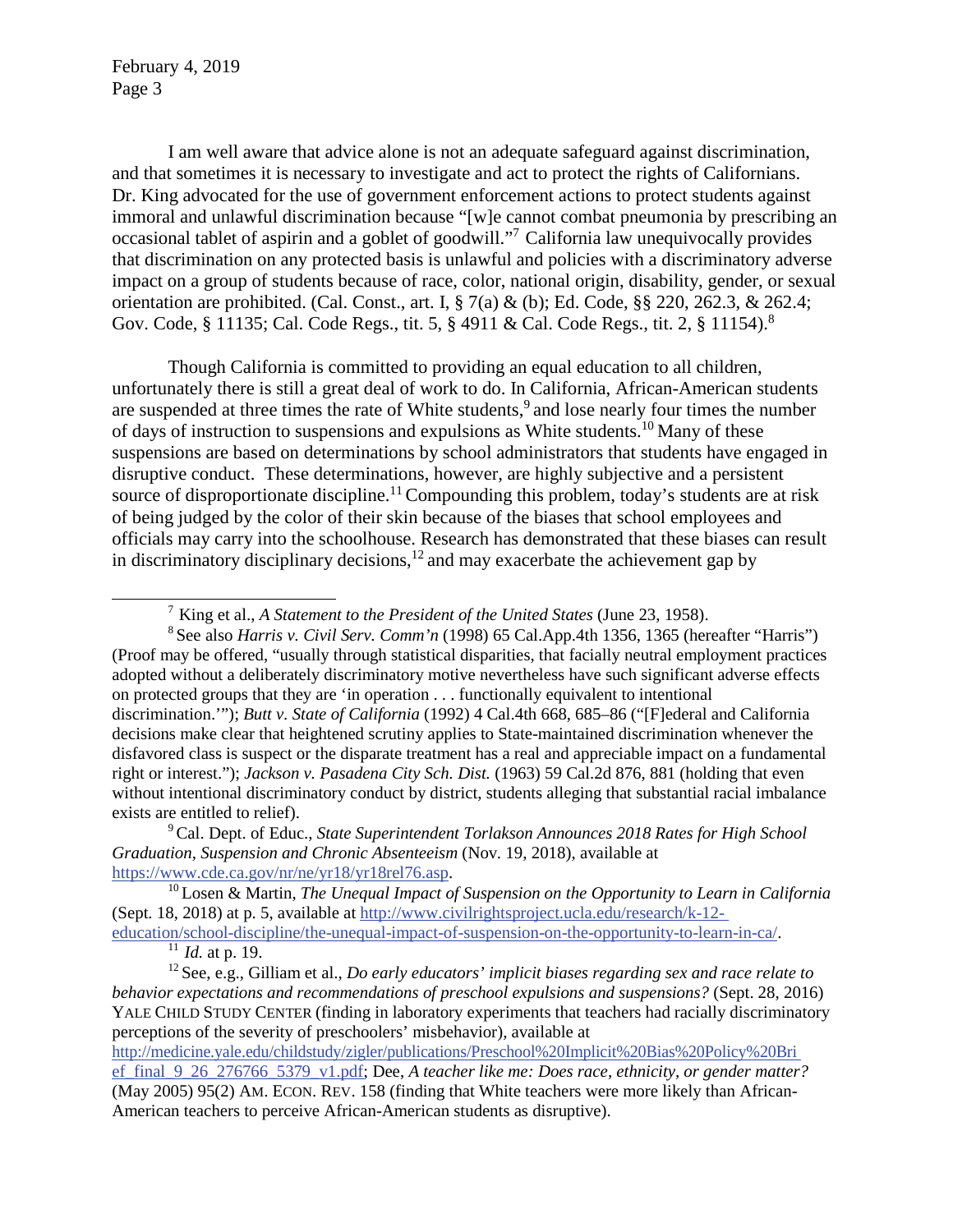decreasing expectations and opportunities for children of color.<sup>13</sup> This is not a situation unique to schools, as "[m]ost people harbor implicit biases and even well-intentioned people unknowingly act on racist attitudes."<sup>14</sup> Nevertheless, bias though perhaps implicit, is no less [harmful.](https://harmful.15) $15$ 

State law authorizes strong and immediate action to ensure that discrimination and bias explicit and implicit—are rooted out of educational programs or activities benefiting from state financial assistance. As applied in the school discipline context in California, this means that schools may not discriminate against children of color by disproportionately or disparately excluding them from [school.](https://school.16)<sup>16</sup> It means that the requirements of non-discrimination apply with equal force to the conduct undertaken by individuals or entities, such as security agencies, school resource officers, and school police departments, that carry out some or all of the schools' discipline and safety functions through contracts, memoranda of understanding, or other [arrangements.17](https://arrangements.17) Such protections apply throughout the disciplinary process, from behavior management in the classroom, and behavior referrals outside of the classroom, to resolution of the conduct. If a school's practices result in discrimination at any of these stages, this triggers California's anti-discrimination [prohibitions.](https://prohibitions.18)18 While not all referrals result in a sanction, students nevertheless lose critical classroom and academic instructional time.<sup>19</sup> In addition, sanctions that become part of a student's record can follow a student during their educational

<sup>14</sup>*Woods v. City of Greensboro* (4th Cir. 2017) 855 F.3d 639, 641 (hereafter "Woods") (citing Mahzarin & Greenwald, *Blindspot: Hidden Biases of Good People* (Feb. 12, 2013); Banks, et al., *Discrimination and Implicit Bias in a Racially Unequal Society* (2006) 94 CAL. L.REV. 1169; Eberthardt, et al., *Looking Deathworthy: Perceived Stereotypicality of Black Defendants Predicts Capital–Sentencing Outcomes* (May 10, 2006) 17 PSYCHOL. SCI. 383; Greenwald & Kriegar, *Implicit Bias: Scientific Foundations* (July 31, 2006) 94 CAL. L.REV. 945). See also Dasgupta, *Implicit In group Favoritism, Outgroup Favoritism, and Their Behavioral Manifestations* (2004) 17 SOC. JUST. RES. 2, 146, 155 (discussing "[a]lmost a hundred studies" verifying the existence and importance of implicit bias in understanding racial stereotyping that results in different treatment on the basis of race or other protected categories).

15 E.g. *Woods, supra*, 855 F.3d at 651–652 ("Indeed, it is unlikely today that an actor would explicitly discriminate under all conditions; it is much more likely that, where discrimination occurs, it does so in the context of more nuanced decisions that can be explained based upon reasons other than illicit bias, which, though perhaps implicit, is no less intentional.").

16 See *ante*, at p. 3, ¶ 1.

<sup>17</sup> See, e.g., Ed. Code, §§ 200, 201(g) and 220 (providing that California anti-discrimination prohibitions are to be interpreted consistently with Title VI of the Civil Rights Action of 1964); Cal.Code Regs., tit. 2,  $\S$  11154, subd. (i) (incorporating language from 34 C.F.R.  $\S$  100.3(b)(1) & (2)); see also 2014 Guidance, *Dear Colleague Letter: Nondiscriminatory Administration of School Discipline* (Jan. 8, 2014) ("DCL on School Discipline"), at p. 6.

18 See *ante*, at p. 3, ¶ 1.

19 See, e.g., Gregory et al., *The Achievement Gap and the Discipline Gap: Two Sides of the Same Coin?* (2010) 39(1) EDUC. RESEARCHER 59, 60 (discussing consequences of lost instructional time due to school removals, where research shows strong positive relationship between time engaged in academic learning and student achievement).

<sup>&</sup>lt;sup>13</sup> Gershenson et al., *Who believes in me? The effect of student–teacher demographic match on teacher expectations* (June 2016) 52 ECON. EDUC. REV. 209 (finding that White math teachers had lower educational expectations for African-American students than African-American teachers).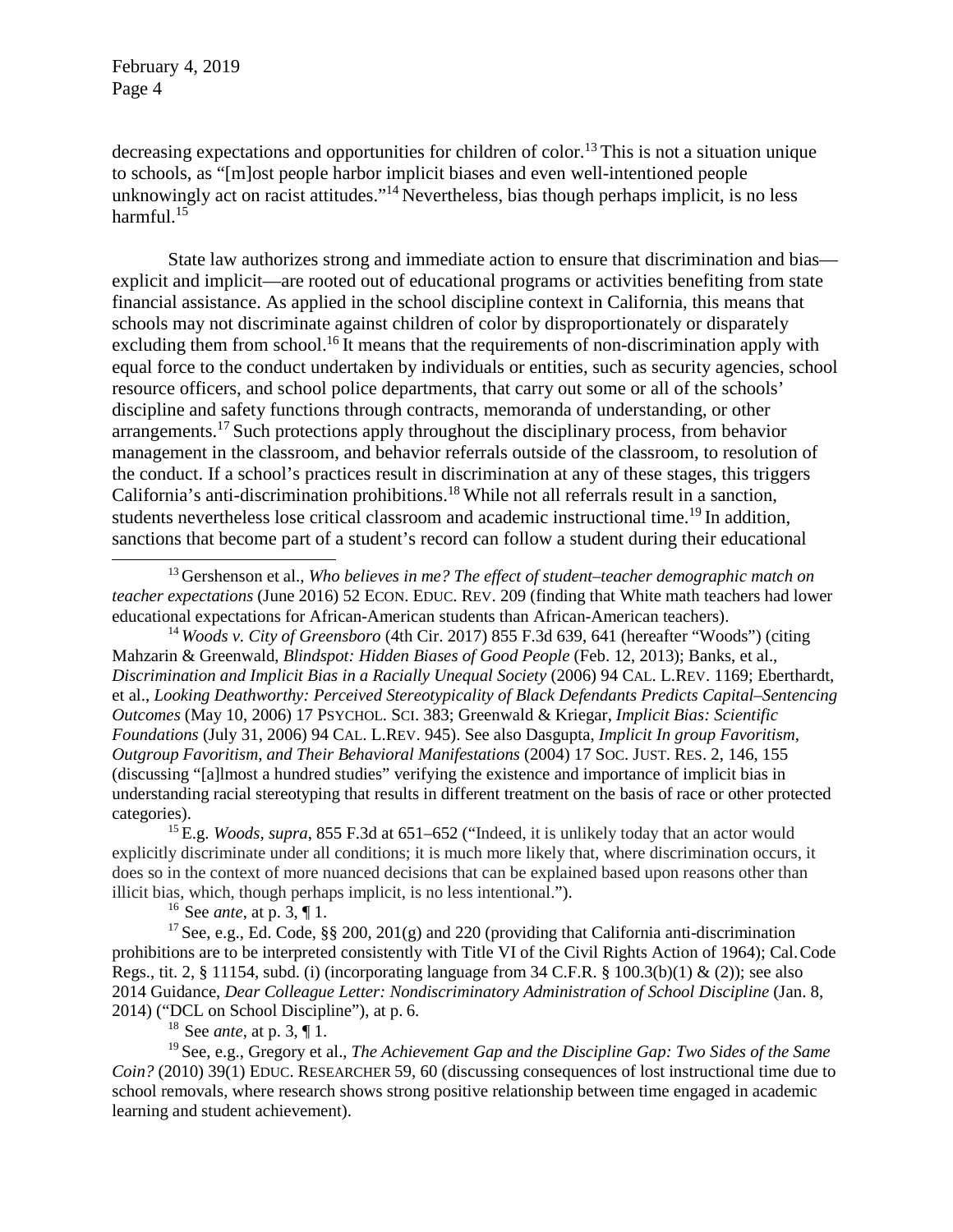career, sometimes also resulting in enhanced sanctions for later [offenses.20](https://offenses.20) Accordingly, it is critical for schools to take effective steps to eliminate discrimination in all stages of the process.

California law is intended to be as or more extensive than the federal Civil Rights Act of 1964.<sup>21</sup> Federal regulations promulgated in 1964 to implement the objectives of the Civil Rights Act of 1964 include a protection for students from discipline policies or practices that have a disparate adverse discriminatory effect or impact.<sup>22</sup> However, the United States Department of Education indicated in December 2018 that it will no longer enforce this federal regulation.<sup>23</sup> Yet, this regulation remains in effect and has the force of law. The United States Supreme Court has also affirmed that disparate impact is a "crucial" civil rights tool to combat "systemic discrimination."24 The California Department of Justice continues to view this federal regulation as legally enforceable, and our office remains committed to enforcing California civil rights laws providing the same [protection.](https://protection.25)<sup>25</sup> Similarly, our office will continue to consider the 2014 Guidance when enforcing California law to ensure the nondiscriminatory administration of school discipline.

The administration of student discipline can result in unlawful discrimination in several ways, including if a student is subjected to different treatment based on the student's race, and if a policy or practice administered in an evenhanded manner has a disparate and unjustified effect on students of a particular protected group. Where the latter is shown, the school must demonstrate that the discipline policy or practice is necessary to meet an important educational goal, and that there are no comparably effective alternative policies or practices that would meet the goal with less of an adverse impact. Under these inquiries, data and information, including

23See U.S. Dept. of Educ. & U.S. Dept. of Justice, *Dear Colleague Letter* (Dec. 21, 2018); U.S. Dept. of Educ., Office for Civil Rights, *Questions & Answers on Racial Discrimination and School Discipline* (Dec. 21, 2018) (stating only that OCR will address discriminatory different treatment in discipline but not that it will address discriminatory disparate impact in discipline).

<sup>24</sup> Tex. Dep't of Hous. & Cmty. Affairs v. Inclusive Cmtys. Project, Inc. (2015) 135 S.Ct. 2507, 2525 (hereafter "Inclusive Cmtys.") (upholding the right to bring disparate impact civil rights claim under the federal Fair Housing Act) (internal quotations and citations omitted).

<sup>25</sup> Ed. Code, §§ 200, 201, subd. (g) and 220 (providing that California anti-discrimination prohibitions are to be interpreted consistently with Title VI of the Civil Rights Action of 1964); Cal. Code Regs., tit. 2,  $\S$  11154, subd. (i) (incorporating language from 34 C.F.R.  $\S$  100.3(b)(1) & (2)).

 $20$  See 2014 Guidance, DCL on School Discipline, at p. 2.

<sup>&</sup>lt;sup>21</sup> Ed. Code, § 201, subd. (g).

<sup>&</sup>lt;sup>22</sup> 34 C.F.R. § 100.3(b)(2) ("A recipient, in determining the types of services, financial aid, or other benefits, or facilities which will be provided under any such program, or the class of individuals to whom, or the situations in which, such services, financial aid, other benefits, or facilities will be provided under any such program, or the class of individuals to be afforded an opportunity to participate in any such program, may not, directly or through contractual or other arrangement, utilize criteria or methods of administration which have the effect of subjecting individuals to discrimination because of their race, color, or national origin, or have the effect of defeating of substantially impairing accomplishment of the objectives of the program as respect individuals of a particular race, color, or national origin."); 29 Fed. Reg. 16299 (Dec. 4, 1964).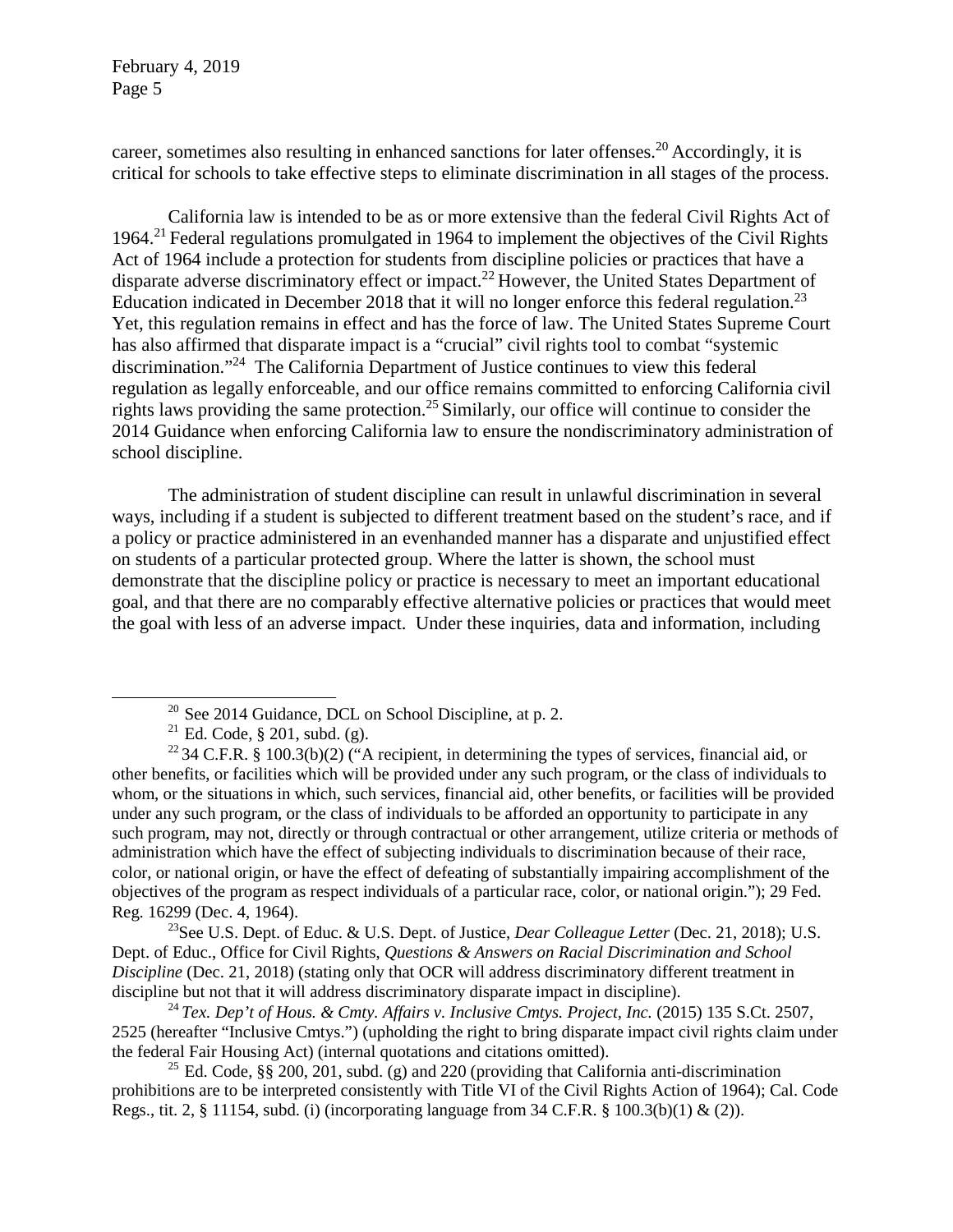statistical data, showing the impact of discipline policies or practices on particular groups of students are important indicators of potential [discrimination.26](https://discrimination.26)

 of selective enforcement of a particular disciplinary rule against one group of students but not We note that evidence of racial discrimination can come from a variety of sources, such as remarks, testimony, or admission by school officials revealing discriminatory motives, proof another, information showing that a discipline policy or practice weighs more heavily on students of a particular racial group, or that the policy has been inconsistently applied to students of different racial [backgrounds.](https://backgrounds.27)27 To ensure non-discrimination in discipline, schools must keep accurate and complete data regarding all disciplinary actions taken.

In California, the law also provides that suspension generally may be used only as a discipline tool of last resort and that alternative means of correction, such as restorative justice and a continuum of positive behavior supports, must be exhausted prior to most exclusions.<sup>28</sup> These and other effective, research-based, and proven alternatives to discipline help ensure that appropriate behavior is positively reinforced, encourage students to accept responsibility for misbehavior and follow school rules, assist students in developing social and emotional competencies (*e.g.*, responsible decision-making and self-management), and involve students and parents in maintaining safe, inclusive, and positive educational environments. California has tools available to support the implementation of such alternatives. I encourage schools to access the additional resources and training being made available soon through Assembly Bill 1808 to help reduce discriminatory discipline and close the achievement gap.<sup>29</sup>

 My office is looking closely at school discipline policies and practices to assess where legislation and to use the authority vested in the Office of the Attorney General to pursue discrimination still exists in our state. We will continue to seek stronger, more comprehensive

<sup>28</sup> Ed. Code, § 48900.5, subds. (a) & (b); see also Ed. Code, § 48900, subd. (k)(2) (prohibiting suspensions in grades K-3 and expulsions in all grades for the subjective category of "willful defiance" and disruption).

<sup>26</sup> See, generally, *Inclusive Cmtys., supra*, 135 S.Ct. at 2525 (upholding the right to bring disparate impact civil rights claim under the federal Fair Housing Act); *Harris, supra*, 65 Cal.App.4th at 1365 (Proof may be offered, "usually through statistical disparities, that facially neutral employment practices adopted without a deliberately discriminatory motive nevertheless have such significant adverse effects on protected groups that they are 'in operation . . . functionally equivalent to intentional discrimination.'"); 2014 Guidance, DCL on School Discipline, at pp. 11–12.

 intent can be established by the "totality of the circumstances" and "sensitive inquiry into such includes whether the official action "bears more heavily on one race than another" and whether there is a <sup>27</sup> Arlington Heights v. Metro. Hous. Dev. Corp. (1977) 429 U.S. 252, 266–67 (discriminatory circumstantial and direct evidence of intent as may be available," including "departures from the normal procedural sequence"); *Washington v. Davis* (1976) 426 U.S. 229, 242 (evidence of discrimination history of discrimination).

 *environment focus of pilot program* (July 25, 2018) EDSOURCE, available at  $29 \text{ AB } 1808 (2017–2018)$  § 143 (\$15 million dollar allocation to develop improved discipline techniques that combine Positive Behavior Interventions and Supports—a framework for implementing proven supports along a continuum—and restorative justice); Washburn, *Improving California school*  [http://edsource.org/2018/improving-california-school-environments-focus-of-pilot-program/600663.](http://edsource.org/2018/improving-california-school-environments-focus-of-pilot-program/600663)